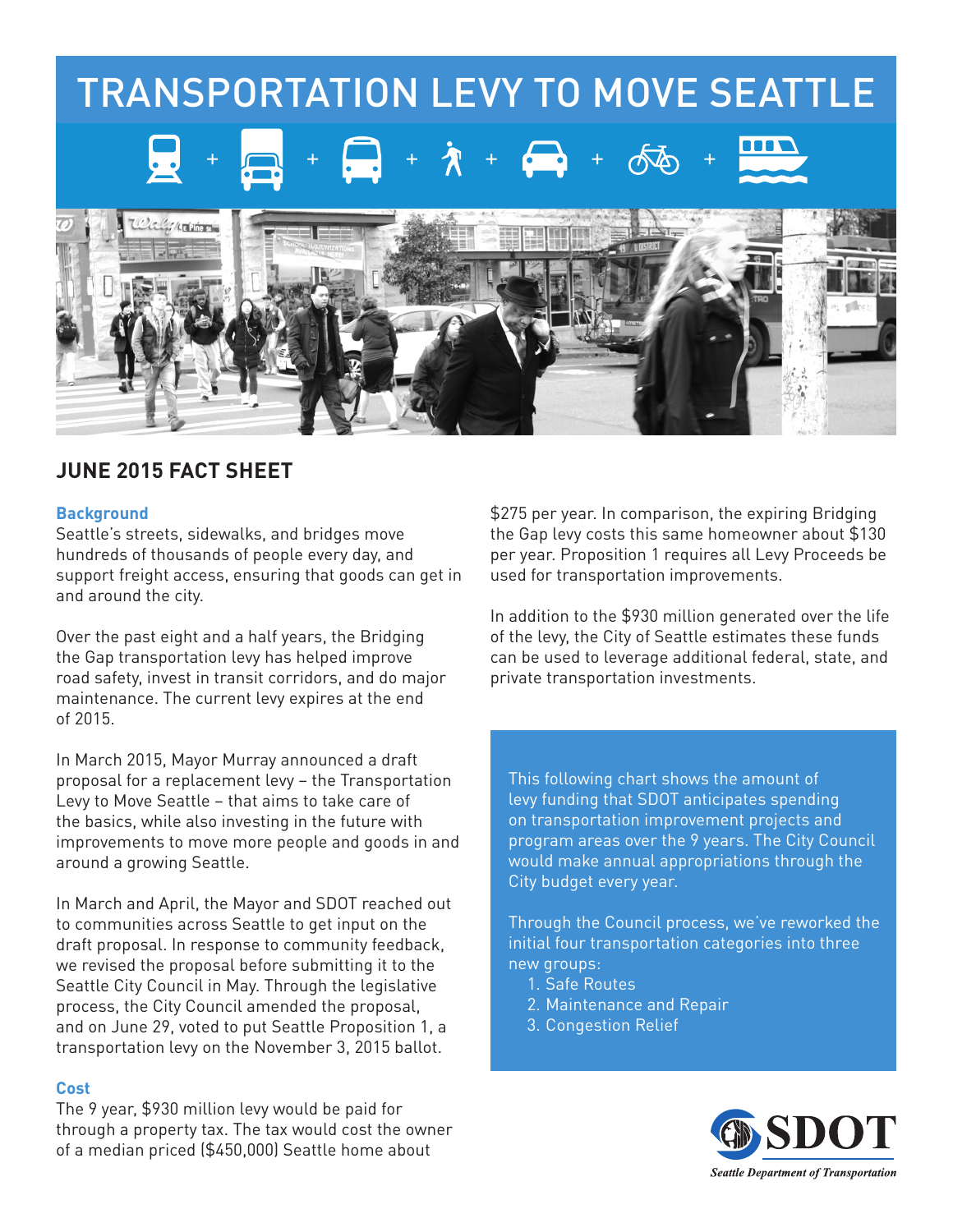| <b>CATEGORY</b>                                                                                                                                                                                                                                                                                                                                                                                                                                                                                             | <b>LEVY</b><br><b>INVESTMENT</b> |
|-------------------------------------------------------------------------------------------------------------------------------------------------------------------------------------------------------------------------------------------------------------------------------------------------------------------------------------------------------------------------------------------------------------------------------------------------------------------------------------------------------------|----------------------------------|
| <b>Safe Routes</b><br>Provide safe and accessible routes connecting schools, transit hubs, and other<br>destinations                                                                                                                                                                                                                                                                                                                                                                                        | \$207M                           |
| Vision Zero - Implement program to eliminate serious and fatal crashes                                                                                                                                                                                                                                                                                                                                                                                                                                      | \$71M                            |
| • Safety Corridors: Complete 12 - 15 corridor safety projects, improving safety for all<br>travelers on our highest-crash streets                                                                                                                                                                                                                                                                                                                                                                           | \$23M                            |
| • Safe Routes to School: Complete 9 - 12 Safe Routes to School projects each year along<br>with safety education, improving walking and biking safety at every public school in<br>Seattle. Complete projects within the first three years of the Levy in walk zones of the<br>following elementary schools that have high levels of poverty: Bailey Gatzert, Martin<br>Luther King, Jr., West Seattle, Dunlap, Dearborn Park, Wing Luke, Northgate, Van<br>Asselt, Emerson, Concord, Rainier View, Roxhill | \$7M                             |
| • Signs and Markings: Increase crosswalk repainting frequency to a four-year or better<br>cycle to ensure every crosswalk is clearly marked                                                                                                                                                                                                                                                                                                                                                                 | \$4M                             |
| • Transportation Operations: Maintain and improve the City's system of traffic signals,<br>signs and markings                                                                                                                                                                                                                                                                                                                                                                                               | \$37M                            |
| Pedestrian and Bicycle Safety - protect our most vulnerable travelers - people walking<br>and biking                                                                                                                                                                                                                                                                                                                                                                                                        | \$110M                           |
| • Bicycle Safety: Build approximately 50 miles of new protected bike lanes and 60 miles<br>of greenways, completing over half of the Bicycle Master Plan citywide network. Of<br>the funds identified in this element, \$2M will be reserved for implementing bicycle<br>improvements as part of the Accessible Mount Baker project.                                                                                                                                                                        | \$65M                            |
| • Pedestrian Safety: Repair up to 225 blocks of damaged sidewalks in our urban centers<br>and villages                                                                                                                                                                                                                                                                                                                                                                                                      | \$15M                            |
| • Pedestrian Safety: Make curb ramp and crossing improvements at up to 750<br>intersections citywide                                                                                                                                                                                                                                                                                                                                                                                                        | \$30M                            |
| <b>Neighborhood projects</b>                                                                                                                                                                                                                                                                                                                                                                                                                                                                                | \$26M                            |
| • Neighborhood Projects: Complete 20-35 neighborhood priority projects to improve<br>safety, mobility and access and quality of life in those neighborhoods                                                                                                                                                                                                                                                                                                                                                 | \$26M                            |
| <b>Maintenance and Repair</b><br>Reduce the backlog of maintenance and repair work along major arterials and<br>Seattle's busiest streets                                                                                                                                                                                                                                                                                                                                                                   | \$420M                           |
| <b>Maintain streets</b>                                                                                                                                                                                                                                                                                                                                                                                                                                                                                     | \$250M                           |
| • Arterial Roadway Maintenance: Repave up to 180 lane-miles of arterial streets,<br>maintaining and modernizing 35% of Seattle's busiest streets carrying the most people<br>and goods (also funded through the 7 enhanced transit corridors, below)                                                                                                                                                                                                                                                        | \$235M                           |
| • Paving Spot Improvements: Repave 65 targeted locations every year, totaling about 70<br>lane-miles of arterial street, with a repair and maintenance program run by City crews                                                                                                                                                                                                                                                                                                                            | \$15M                            |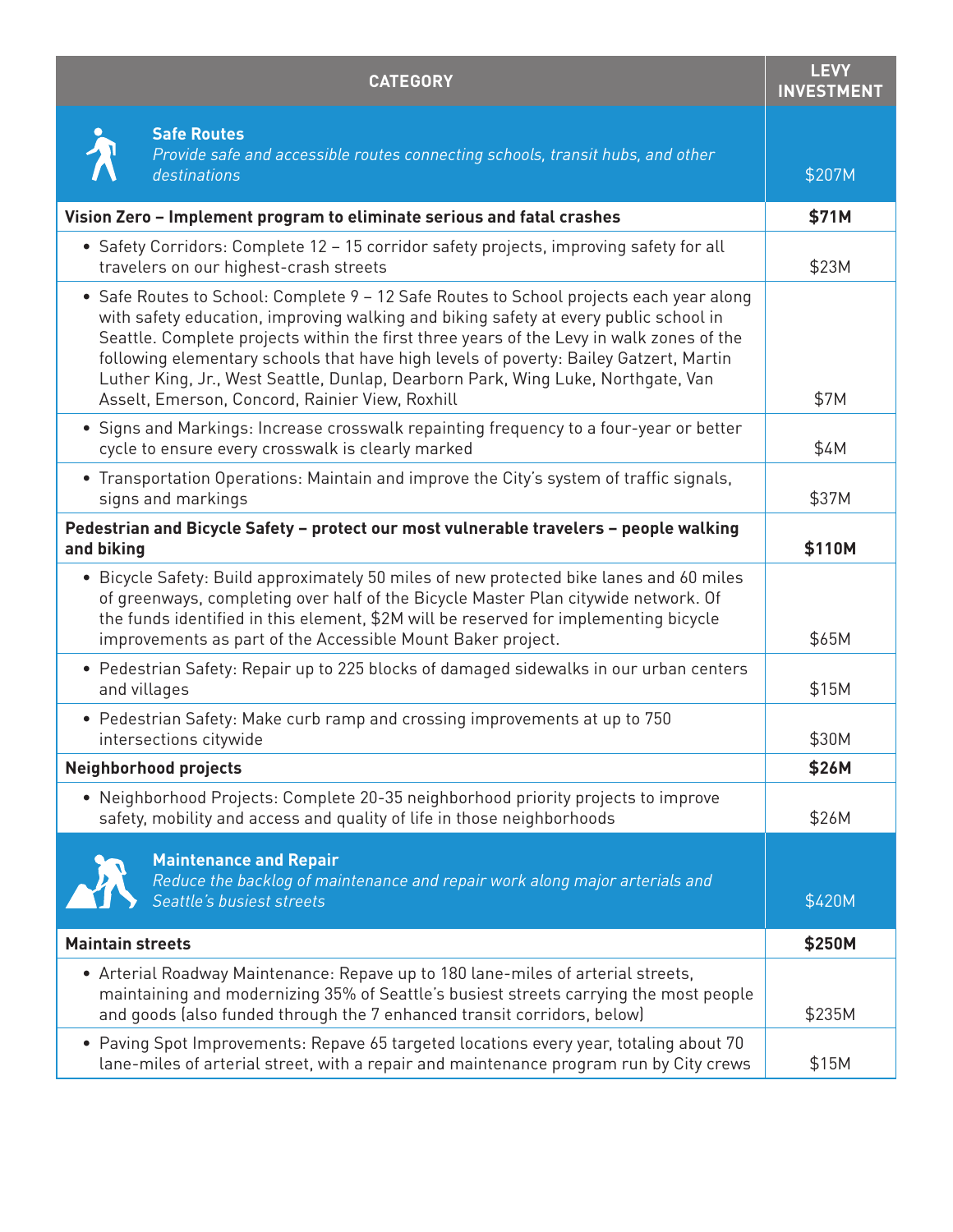| Bridges and Structures - keep our bridges safe                                                                                                                                                                                                                                                                                                                                                                                                                                                                                                                                                                                                                                | \$140M |
|-------------------------------------------------------------------------------------------------------------------------------------------------------------------------------------------------------------------------------------------------------------------------------------------------------------------------------------------------------------------------------------------------------------------------------------------------------------------------------------------------------------------------------------------------------------------------------------------------------------------------------------------------------------------------------|--------|
| • Bridge and Structures Maintenance: Eliminate the backlog of needed bridge spot repairs                                                                                                                                                                                                                                                                                                                                                                                                                                                                                                                                                                                      | \$25M  |
| • Bridge Seismic Improvements: Seismically reinforce 16 vulnerable bridges                                                                                                                                                                                                                                                                                                                                                                                                                                                                                                                                                                                                    | \$68M  |
| · Bridge Replacement: Replace Seattle's last timber vehicle bridge (on Fairview Avenue)                                                                                                                                                                                                                                                                                                                                                                                                                                                                                                                                                                                       | \$27M  |
| • Bridge Replacement: Plan and design high priority bridge replacements to begin<br>construction after 2024. Of the funds identified in this element, up to \$10M of total<br>funding (local, levy, leverage) may be used for implementing near-term pedestrian and<br>bicycle safety projects on bridges being studied for replacement (in addition to funding<br>provided for pedestrian and bicycle safety projects in other elements).                                                                                                                                                                                                                                    | \$15M  |
| • Bridge and Structures Maintenance: Other bridge safety investments including<br>stairway and structure repair and rehabilitation                                                                                                                                                                                                                                                                                                                                                                                                                                                                                                                                            | \$5M   |
| <b>Urban forest and drainage</b>                                                                                                                                                                                                                                                                                                                                                                                                                                                                                                                                                                                                                                              | \$30M  |
| • Tree Trimming: Add a new tree crew focused on quick response to critical pruning<br>needs (such as clearances for people biking and walking, and at transit stops) and on<br>ensuring clear sightlines to traffic signals and signs<br>• Tree Planting: Replace every tree removed due to disease or safety with two new trees                                                                                                                                                                                                                                                                                                                                              | \$20M  |
| • Drainage Partnership: Partner with Seattle Public Utilities to pave streets, provide new<br>pedestrian infrastructure and crossings, and address drainage issues in flood-prone<br>South Park neighborhood                                                                                                                                                                                                                                                                                                                                                                                                                                                                  | \$10M  |
| <b>Congestion Relief</b><br>Enhance transportation choices throughout the network                                                                                                                                                                                                                                                                                                                                                                                                                                                                                                                                                                                             | \$303M |
| <b>Corridor Mobility Improvements - modernize streets</b>                                                                                                                                                                                                                                                                                                                                                                                                                                                                                                                                                                                                                     | \$169M |
| • Multimodal Improvements: Complete 7 transit plus multimodal corridor projects,<br>redesigning major streets with more frequent and reliable buses, upgraded paving,<br>signals and other improvements to improve connectivity and safety for all travelers,<br>whether walking, biking, driving, or taking transit; complete the Burke Gilman Trail<br>missing link, Fauntleroy Way Southwest Boulevard projects, develop plans and<br>complete improvements to enhance the NE 45th St Corridor for pedestrians and<br>cyclists between 4th Ave NE and Brooklyn Ave NE by the time University Light Rail<br>opens in 2021, and plan corridor improvements for Aurora Ave N. | \$104M |
| • Traffic Signal Timing Improvements: Optimize traffic signal timing on 5 corridors<br>throughout the city each year to improve traffic flow and serve people in cars and<br>trucks, on bicycles, transit,<br>and foot                                                                                                                                                                                                                                                                                                                                                                                                                                                        | \$13M  |
| • Intelligent Transportation System Improvements: Implement Next Generation ITS<br>Improvements to help all travelers move more reliably around the city and provide<br>improved information for travelers                                                                                                                                                                                                                                                                                                                                                                                                                                                                    | \$17M  |
| • Transit Corridor Improvements: Make bus service more reliable through a<br>comprehensive transit improvement program to eliminate bottlenecks in key locations<br>and contribute to the transit improvements on 7 transit plus corridors including<br>planning for access and egress improvements to the West Seattle peninsula.                                                                                                                                                                                                                                                                                                                                            | \$35M  |